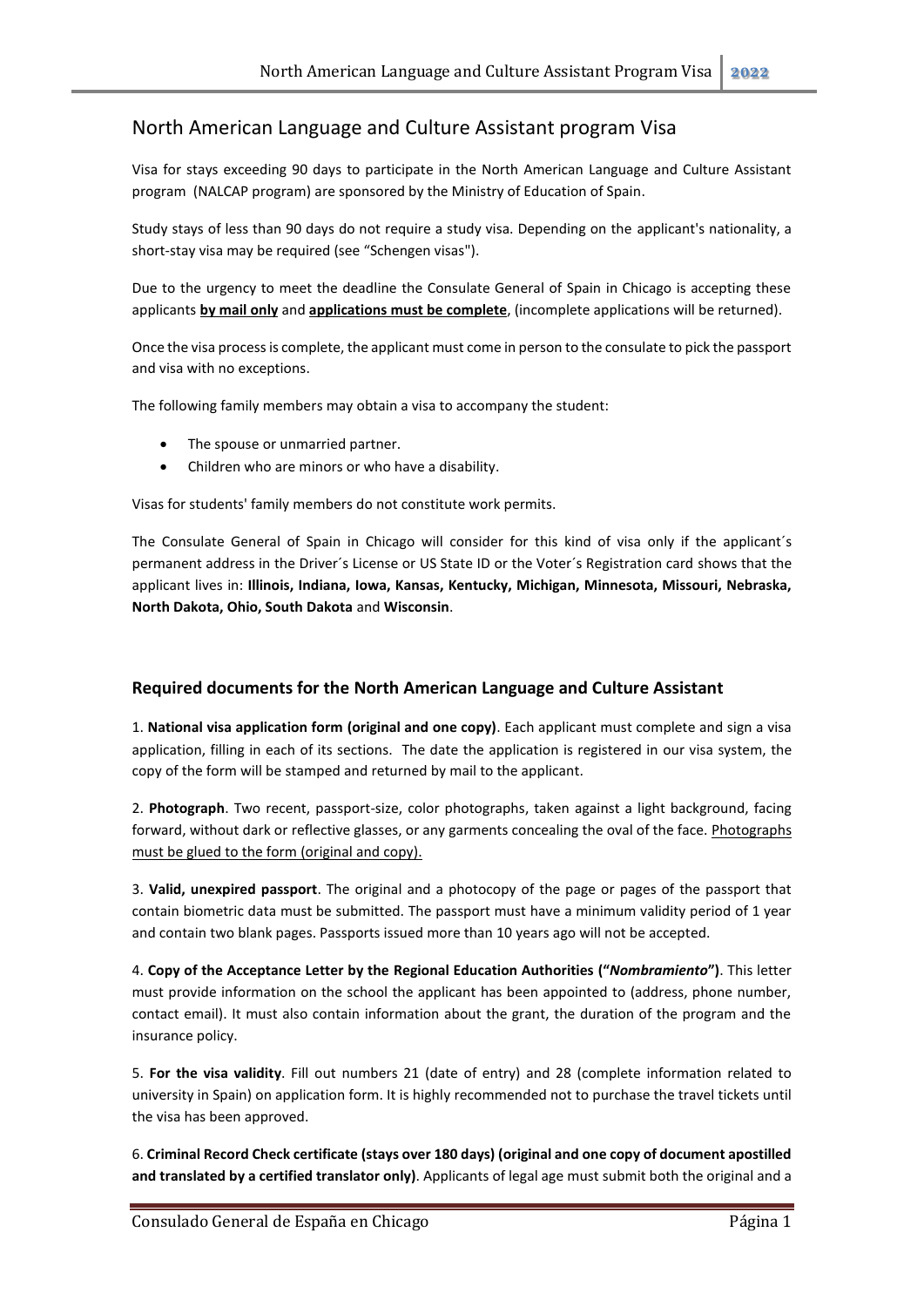copy of the criminal record check certificate(s) issued by their country or countries of residence for the past 5 years (in case of the country of residence was Spain the applicant does not need to provide its background check). Foreign documents must be legalized or apostilled and, where applicable, must be submitted together with an official translation into Spanish by a sworn/certified translator. It cannot be older than 3 months from the application date. **FBI Background checks without apostille or translations are incomplete**.

**The certificate from the US must be issued from FBI and Legalized with the Apostille of the Hague Convention by the Department of State in Washington DC.**

**Local Police and State background checks will not be accepted.** 

7. **Medical certificate (stays over 180 days and not older than 3 months in doctor's or medical center's letterhead)**. Original and a copy of a medical certificate accrediting that "the applicant does not suffer from any disease that could cause serious repercussions for public health pursuant to the 2005 International Health Regulations". The medical certificate must have the Doctor's Stamp (in Spanish or translated into Spanish if our template is not used). It is recommended to use our template (please visit our website).

8. **Proof of residence in the consular district**. Provide a copy (not the original) of US Driver's license or US State ID or Voter´s Registration card.

9. **Payment of the visa fee**. At the Consular Office. Only money orders are accepted. No personal checks, no credit cards, no cash. Please visit our website to check the most recent visa fees (American citizen fee is \$160, for the rest please check our website).

10. **One Express Mail envelope self-addressed and with prepaid stamps from the US Postal Service per applicant**.

11. **Disclaimer form must be presented with application**. Please download it from our web page.

12. **Evidence of Immigration Status in the US, for non US passport holders only**. Please provide a Permanent Resident Card or US Immigrant visa.

13. **Type and print on a piece of paper the following applicant´s information**. Name, last name, email and cell phone number to contact the applicant during business hours if necessary.

**Translations into Spanish**: AMERICAN TRANSLATORS ASSOCIATION https://www.atanet.org/

**The Consulate does not track mail or answer emails asking for visa status**.

When necessary to assess the application, the Consular Office may request additional documents or data and may also ask the applicant to come in for a personal interview.

## **Required documents for family members**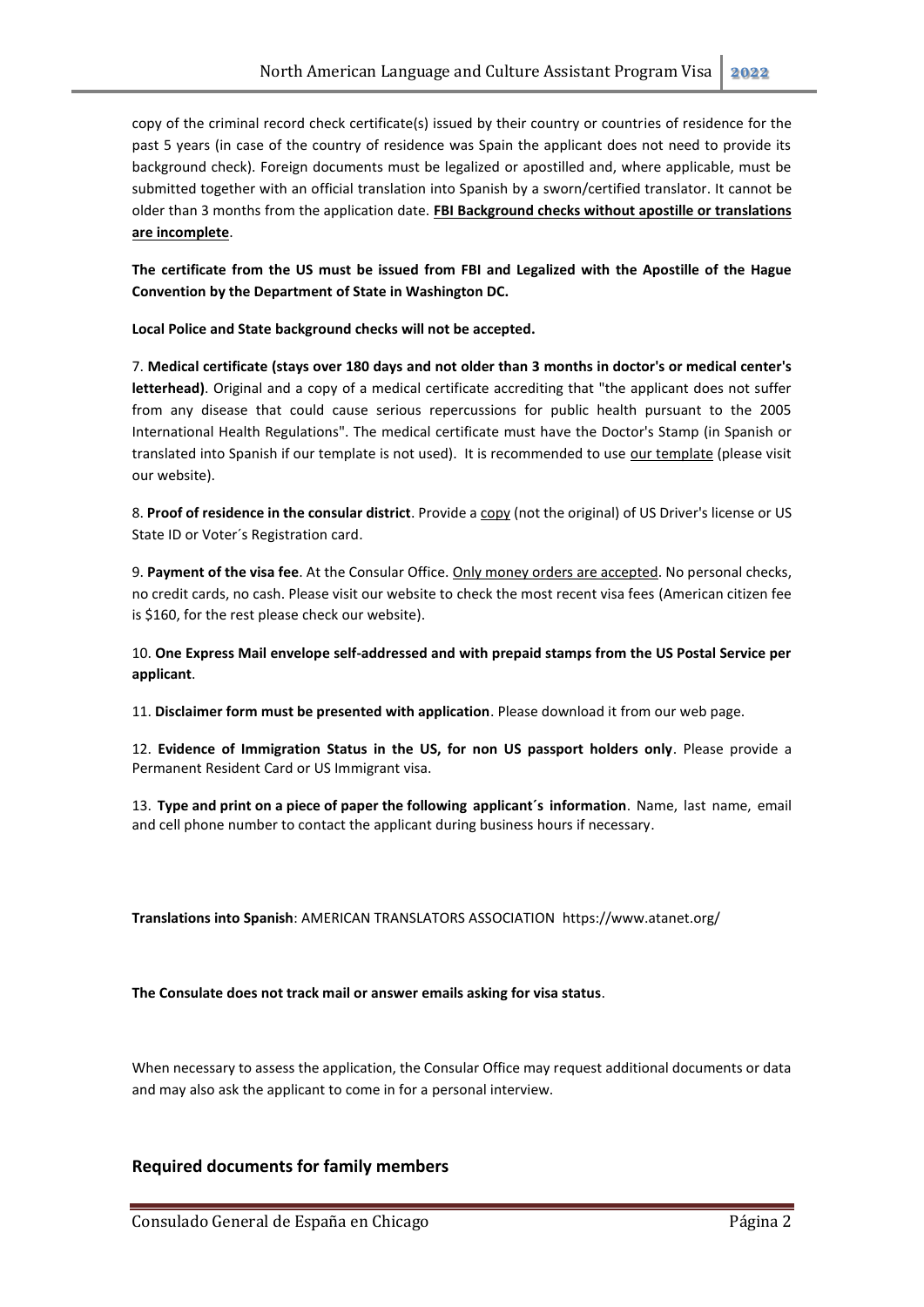For each family member accompanying the student, the following must be submitted:

The documents listed above as 1, 2, 3, 6, 7, 8, 9 , 10, 11 and 12 and

**Proof of adequate financial means**. The main applicant must submit originals and copies of the documents accrediting that there are sufficient financial means to cover the expenses while residing in Spain for the first year or, accrediting that there is a family regular source of income of a minimum amount of 100% of the IPREM per family member under the applicant's care. These documents are the following:

- Bank statements of the last 3 months from all your bank accounts (no need to translate into Spanish language).
- Any other source of income totaling the minimum required.
- Last 3 years of complete TAX IRS returns (no need to translate into Spanish language).

Moreover, the certificates proving kinship with the student (marriage certificate, unmarried couple certificate, or birth certificate, as applicable) must be provided. Foreign documents must be legalized or apostilled and, where applicable, must be submitted together with an official translation into Spanish.

When necessary to assess the application, the Consular Office may request additional documents or data and may also ask the applicant to come in for a personal interview.

## **Procedure**

This Consular Office is competent to accept visa applications from individuals residing in the consular district.

Applying for a study visa also entails applying for a study stay permit if studies are longer than 180 days.

**Visa application period**. Visa applications must be submitted sufficiently in advance of the beginning of the pertinent study programs (not before 90 days prior to the beginning of the studies in Spain), as the procedure entails consultations with other authorities. **Incomplete applications will be returned, only complete applications will be admitted.**

The Consulate of Spain in Chicago will consider applications for these kind of visas **BY MAIL ONLY**.

**Rectifying the application**: The Consular Office may ask the applicant to submit any missing documents, or to provide additional documents or data that are necessary for a decision regarding the application. The applicant may also be called in for a personal interview.

**Decision period**: Once the application is accepted as complete, the legal period for reaching a decision is of 1 month from the day after the application has been registered on the visa system (not from the date of the application is received in this Consulate General), but this period may be extended if an interview or additional documents are requested.